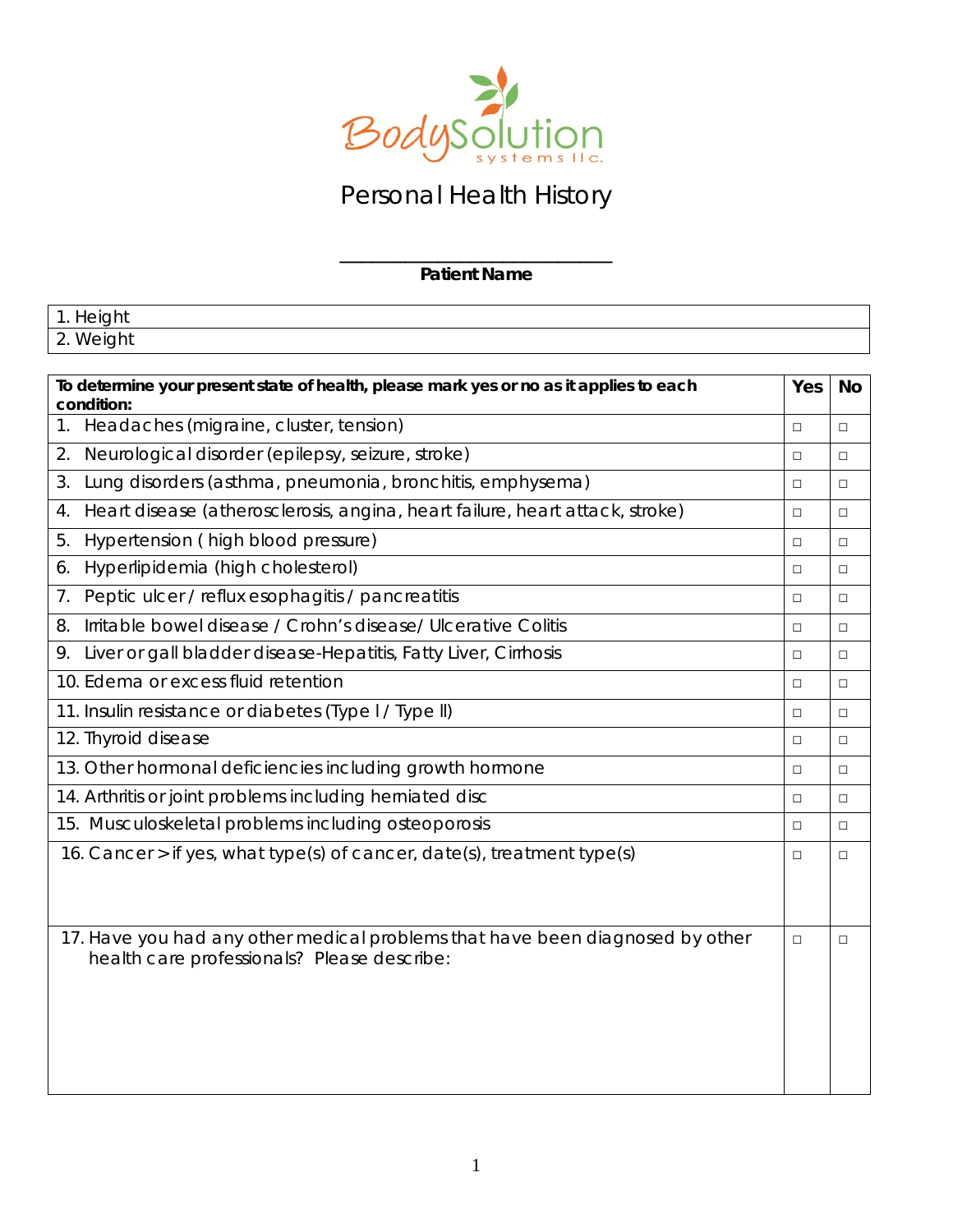Have you recently experienced any of the following conditions?

| Condition                                    | Yes | No     | Condition                         | Yes    | No |
|----------------------------------------------|-----|--------|-----------------------------------|--------|----|
| 18. Loss of concentration, sociability,      | □   | $\Box$ | 31. Dry skin                      | П      | П  |
| activity                                     |     |        |                                   |        |    |
| 19. Decreased short term memory              | П   | п      | 32. Brittle nails                 | П      | □  |
| 20. Decreasing desire or ability to exercise | □   | ⊔      | 33. Dry eyes                      | □      | □  |
| 21. Decreasing sense of well-being           | □   | □      | 34. Hair loss                     | □      | □  |
| 22. Loss of interest in/or desire for sex    | □   | □      | 35. Chest pains                   | □      | □  |
| 23. Cold or heat intolerance                 | □   | □      | 36. Palpitations                  | □      | □  |
| 24. Indigestion or difficulty swallowing     | □   | п      | 37. Swelling of ankles            | □      | □  |
| 25. Stomach pain                             | □   | П      | 38. Easily tired                  | □      | □  |
| 26. Belching                                 | □   | □      | 39. Night sweating                | □      | □  |
| 27. Heartburn                                | П   | п      | 40. Unusual or excessive sweating | П      | П  |
| 28. Bloating after meals                     | □   | □      | 41. Difficulty breathing; at rest | □      | □  |
| 29. Diarrhea                                 | □   | $\Box$ | 42. Difficulty breathing; during  | $\Box$ | □  |
|                                              |     |        | activity                          |        |    |
| 30. Constipation                             | П   | П      |                                   |        |    |

43. Have you had any surgeries? (If yes, please describe)

| Surgery | Year | Reason |
|---------|------|--------|
|         |      |        |
|         |      |        |
|         |      |        |

44. Have you had any other hospitalizations? (If yes, please describe)

| Hospitalization | Year | Reason |
|-----------------|------|--------|
|                 |      |        |
|                 |      |        |
|                 |      |        |

45. Are you allergic to any medications? (If yes, please describe)

| Drug | Reaction |
|------|----------|
|      |          |
|      |          |
|      |          |
|      |          |

46. Do you take any prescribed or over the counter drugs or supplements? (Please describe)

| <b>Medication or Supplement</b> | <b>Dose</b> | Frequency |
|---------------------------------|-------------|-----------|
|                                 |             |           |
|                                 |             |           |
|                                 |             |           |
|                                 |             |           |
|                                 |             |           |
|                                 |             |           |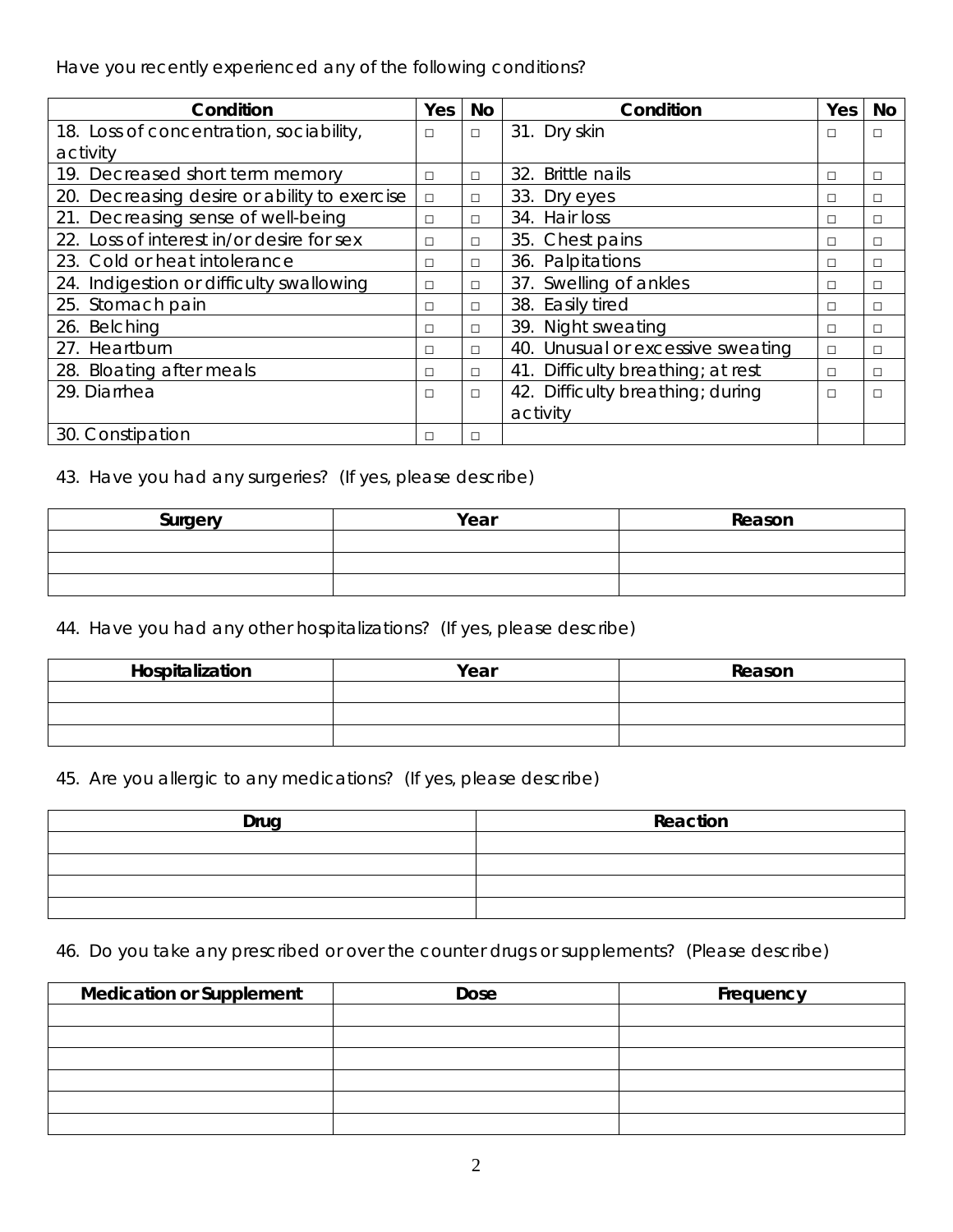| Please answer the following:                                                           | Yes    | <b>No</b> |
|----------------------------------------------------------------------------------------|--------|-----------|
| 47. Have you ever had a blood transfusion?                                             | П      | $\Box$    |
| 48. Are you currently dieting to lose weight or for other health reasons?              | □      | $\Box$    |
| 49. If you answered yes above, are you on a diet prescribed by a health care           | $\Box$ | $\Box$    |
| professional?                                                                          |        |           |
| 50. Do you use recreational drugs?                                                     | П      | П         |
| 51. If you answered yes above, have you ever received recreational drugs via a needle? | $\Box$ | $\Box$    |
| 52. Are you sexually active?                                                           | П      | $\Box$    |
| 53. Do you experience any discomfort with intercourse?                                 | □      | $\Box$    |
| 54. Do you currently use tobacco products? (cigarettes, cigars, pipe, chew, etc.)      | П      | П         |

\_\_\_\_\_\_\_\_\_\_\_\_\_\_\_\_\_\_\_\_\_\_\_\_\_\_\_\_\_\_\_\_\_\_\_\_\_\_\_\_\_\_\_\_\_\_\_\_\_\_\_\_\_\_\_\_\_\_\_\_\_\_\_\_\_\_\_\_\_\_\_\_\_\_\_\_\_\_\_\_\_\_\_\_\_\_\_\_\_\_\_\_\_\_\_\_\_\_

### **Female Patients please answer the following:**

- 55. Are you pregnant or planning on becoming pregnant? Yes □ No □
- 56. Do you experience any discomfort with intercourse? Yes □ No □ If yes, please describe
- 57. Any issues with sexual climax? Yes □ No □
- 58. Vaginal dryness? Yes □ No □
- 59. Vaginal discharge? Yes □ No □
- 60. At what age did you start your Menstrual Cycle? \_\_\_\_\_\_\_\_\_\_\_\_\_\_\_\_\_\_\_\_\_\_\_\_\_\_\_\_
- 57. Were you menstruating regularly? Yes □ No □ What was frequency of cycle? \_\_\_\_\_\_\_\_\_\_\_
- 62. Currently, do you experience any PMS prior to menstruating? Yes □ No □
- 63. Do you experience cramping? Yes □ No □
- 64. Menstrual Flow; heavy, light or both? \_\_\_\_\_\_\_\_\_\_\_\_\_\_\_\_\_\_\_\_\_\_\_\_\_\_\_\_\_\_\_\_\_\_\_\_\_\_\_\_\_\_\_\_\_\_\_\_\_\_\_\_\_\_\_\_\_\_
- 65. Any clots during Menstrual Cycle? Yes □ No □
- 65. How many days do or did your most recent Menstrual Cycle last? \_\_\_\_\_\_\_\_\_\_\_\_\_\_\_\_\_\_\_\_\_\_\_\_\_\_\_\_\_\_
- 68. How many Menstrual Cycles per month? \_\_\_\_\_\_\_\_\_\_\_\_\_\_\_\_\_\_\_\_\_\_\_\_\_\_\_\_\_\_\_\_\_\_\_\_\_\_\_\_\_\_\_\_\_\_\_\_\_\_\_\_\_\_
- 70. How many tampons/pads do you use during your Menstrual Cycle? \_\_\_\_\_\_\_\_\_\_\_\_\_\_
- 58. Have you been on any type of hormone therapy? Yes □ No □ If yes, when and what type?

59. Do you think you are pre-menopausal? Yes □ No □ Post Menopausal? Yes □ No □ or currently in Menopause? Yes □ No □

\_\_\_\_\_\_\_\_\_\_\_\_\_\_\_\_\_\_\_\_\_\_\_\_\_\_\_\_\_\_\_\_\_\_\_\_\_\_\_\_\_\_\_\_\_\_\_\_\_\_\_\_\_\_\_\_\_\_\_\_\_\_\_\_\_\_\_\_\_\_\_\_\_\_\_\_\_\_\_\_\_\_\_\_\_\_\_\_\_\_\_\_\_\_\_\_\_\_

\_\_\_\_\_\_\_\_\_\_\_\_\_\_\_\_\_\_\_\_\_\_\_\_\_\_\_\_\_\_\_\_\_\_\_\_\_\_\_\_\_\_\_\_\_\_\_\_\_\_\_\_\_\_\_\_\_\_\_\_\_\_\_\_\_\_\_\_\_\_\_\_\_\_\_\_\_\_\_\_\_\_\_\_\_\_\_\_\_\_\_\_\_\_\_\_\_\_

\_\_\_\_\_\_\_\_\_\_\_\_\_\_\_\_\_\_\_\_\_\_\_\_\_\_\_\_\_\_\_\_\_\_\_\_\_\_\_\_\_\_\_\_\_\_\_\_\_\_\_\_\_\_\_\_\_\_\_\_\_\_\_\_\_\_\_\_\_\_\_\_\_\_\_\_\_\_\_\_\_\_\_\_\_\_\_\_\_\_\_\_\_\_\_\_\_

60. Have you had children? Yes □ No □ If so, how many and where they full term, premature, or miscarriages? Please describe \_\_\_\_\_\_\_\_\_\_\_\_\_\_\_\_\_\_\_\_\_\_\_\_\_\_\_\_\_\_\_\_\_\_\_\_\_\_\_\_\_\_\_\_\_\_\_\_\_\_\_\_\_\_\_\_\_\_\_\_\_\_\_\_\_\_\_

61. Did you deliver vaginally, or did you have C-Section(s)?

\_\_\_\_\_\_\_\_\_\_\_\_\_\_\_\_\_\_\_\_\_\_\_\_\_\_\_\_\_\_\_\_\_\_\_\_\_\_\_\_\_\_\_\_\_\_\_\_\_\_\_\_\_\_\_\_\_\_\_\_\_\_\_\_\_\_\_\_\_\_\_\_\_\_\_\_\_\_\_\_\_\_\_\_\_\_\_\_\_\_\_\_\_\_\_\_\_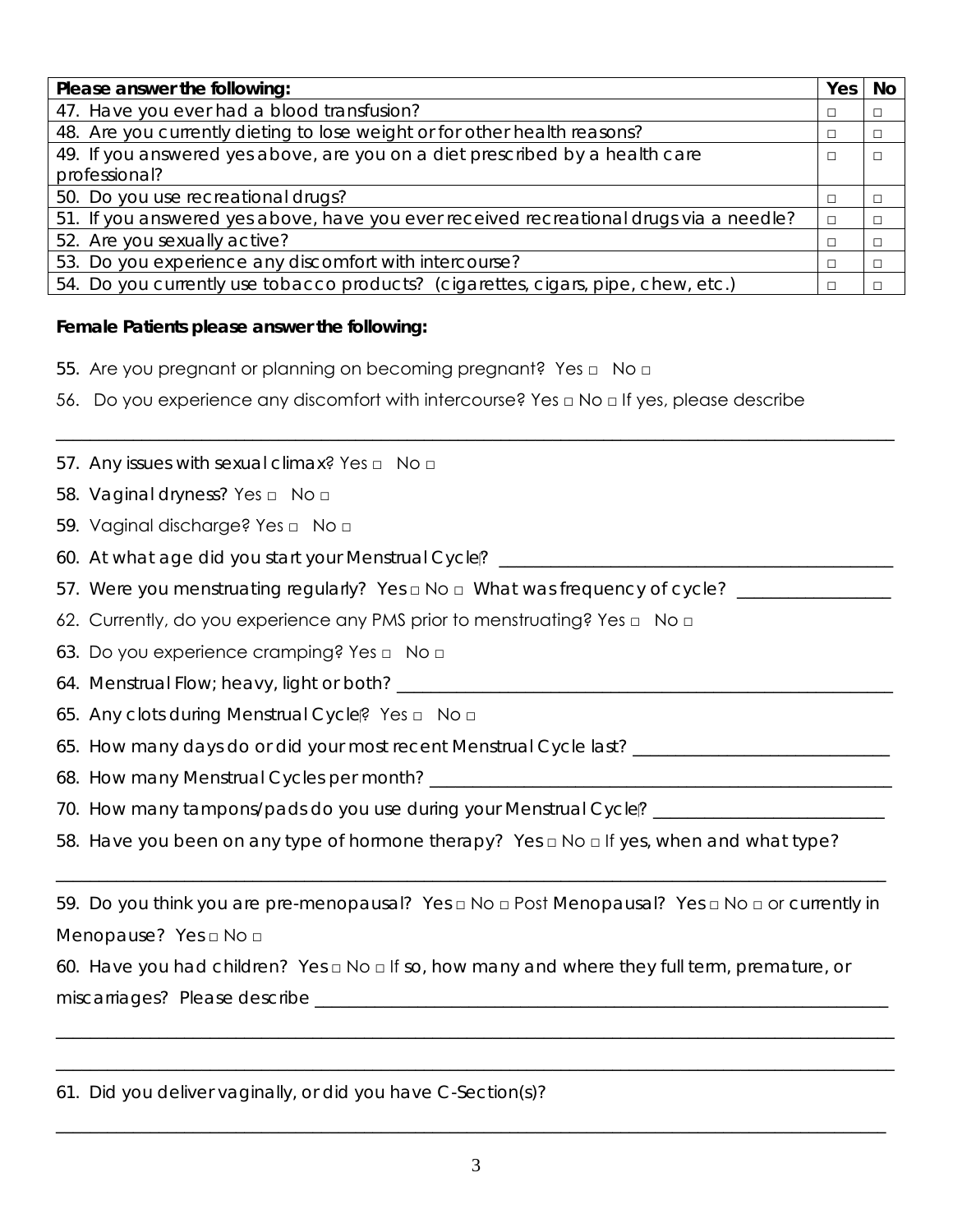62. During your pregnancies; did you experience any high blood pressure or gestational diabetes or

\_\_\_\_\_\_\_\_\_\_\_\_\_\_\_\_\_\_\_\_\_\_\_\_\_\_\_\_\_\_\_\_\_\_\_\_\_\_\_\_\_\_\_\_\_\_\_\_\_\_\_\_\_\_\_\_\_\_\_\_\_\_\_\_\_\_\_\_\_\_\_\_\_\_\_\_\_\_\_\_\_\_\_\_\_\_\_\_\_\_\_\_\_\_\_\_\_\_

\_\_\_\_\_\_\_\_\_\_\_\_\_\_\_\_\_\_\_\_\_\_\_\_\_\_\_\_\_\_\_\_\_\_\_\_\_\_\_\_\_\_\_\_\_\_\_\_\_\_\_\_\_\_\_\_\_\_\_\_\_\_\_\_\_\_\_\_\_\_\_\_\_\_\_\_\_\_\_\_\_\_\_\_\_\_\_\_\_\_\_\_\_\_\_\_\_\_

\_\_\_\_\_\_\_\_\_\_\_\_\_\_\_\_\_\_\_\_\_\_\_\_\_\_\_\_\_\_\_\_\_\_\_\_\_\_\_\_\_\_\_\_\_\_\_\_\_\_\_\_\_\_\_\_\_\_\_\_\_\_\_\_\_\_\_\_\_\_\_\_\_\_\_\_\_\_\_\_\_\_\_\_\_\_\_\_\_\_\_\_\_\_\_\_\_\_

asthma or Toxemia or pneumonia? Please describe;

#### **Male Patients please answer the following:**

- 63. Have you had a prostate infection within the last year? Yes  $\Box$  No  $\Box$
- 64. Do you experience any difficulty with erection or ejaculation? Yes □ No □
- 65. Do you experience any pain during erection or during ejaculation? Yes □ No □
- 66. Do you or have you ever used medication for erectile dysfunction? If yes, please list;
- 67. Do you feel any testicular pain or swelling? Yes □ No □
- 68. Have you had a prostate and/or rectal exam within the last year? Yes □ No □

| Both male and female patients, please answer the following as it applies to each |   |   |  |  |  |
|----------------------------------------------------------------------------------|---|---|--|--|--|
| condition:                                                                       |   |   |  |  |  |
| 69. Do you usually get up to urinate during the night?                           | □ | □ |  |  |  |
| 70. If you answered yes above, do you get up more than once during the night?    | □ | □ |  |  |  |
| 71. Do you feel pain or burning during urination?                                | ◻ | □ |  |  |  |
| 72. Do you notice, or have you noticed any blood in your urine?                  | ◻ | □ |  |  |  |
| 73. Has the force of your urine stream decreased?                                | □ | □ |  |  |  |
| 74. Have you had a kidney or bladder infection within the last year?             | □ | □ |  |  |  |
| 75. Do you experience any problems emptying you bladder completely?              | □ | □ |  |  |  |
| 76. Have you noticed a loss of muscle mass or tone?                              | □ | □ |  |  |  |
| 77. Have you noticed an increase in abdominal fat?                               | □ | □ |  |  |  |
| 78. Do you feel more hesitant and/or less confident?                             | □ | □ |  |  |  |
| 79. Do you feel your sexual performance has declined?                            | ◻ | □ |  |  |  |
| 80. Is your hair thinning or have you noticed hair loss?                         | □ | □ |  |  |  |
| 81. Is your skin thinning, less elastic or less supple?                          | □ | □ |  |  |  |
| 82. Do you feel it is hard to recover from physical activity?                    | □ | □ |  |  |  |
| 83. Do you put on weight easily?                                                 |   |   |  |  |  |
| 84. Do you have trouble getting up in the morning?                               | □ | □ |  |  |  |

| To determine you present state of mental health, please mark yes or no as it applies to |   |        |  |  |  |
|-----------------------------------------------------------------------------------------|---|--------|--|--|--|
| each condition:                                                                         |   |        |  |  |  |
| 85. Is stress a major problem for you?                                                  | □ | □      |  |  |  |
| 86. Do you panic when stressed?                                                         | □ | □      |  |  |  |
| 87. Do you have problems with your eating or your appetite as a result of stress?       | □ | □      |  |  |  |
| 88. Do you have trouble sitting still or concentrating as a result of stress?           | □ | $\Box$ |  |  |  |
| 89. Do you often have physical symptoms resulting from stress (i.e. upset stomach)?     | □ | □      |  |  |  |
| 90. Have you ever seriously thought about hurting yourself?                             | □ | □      |  |  |  |
| 91. Do you have trouble falling asleep or staying asleep?                               |   |        |  |  |  |
| 92. Do you work excessively?                                                            | П | □      |  |  |  |
| 93. Do you feel depressed?                                                              | □ | $\Box$ |  |  |  |
| 94. Have you ever attempted suicide?                                                    | □ | □      |  |  |  |
| 95. Do you cry frequently?                                                              | □ | □      |  |  |  |
| 96. Are you easily angry or irritable?                                                  | □ | □      |  |  |  |
| 97. Have you ever been to a counselor?                                                  | □ | □      |  |  |  |